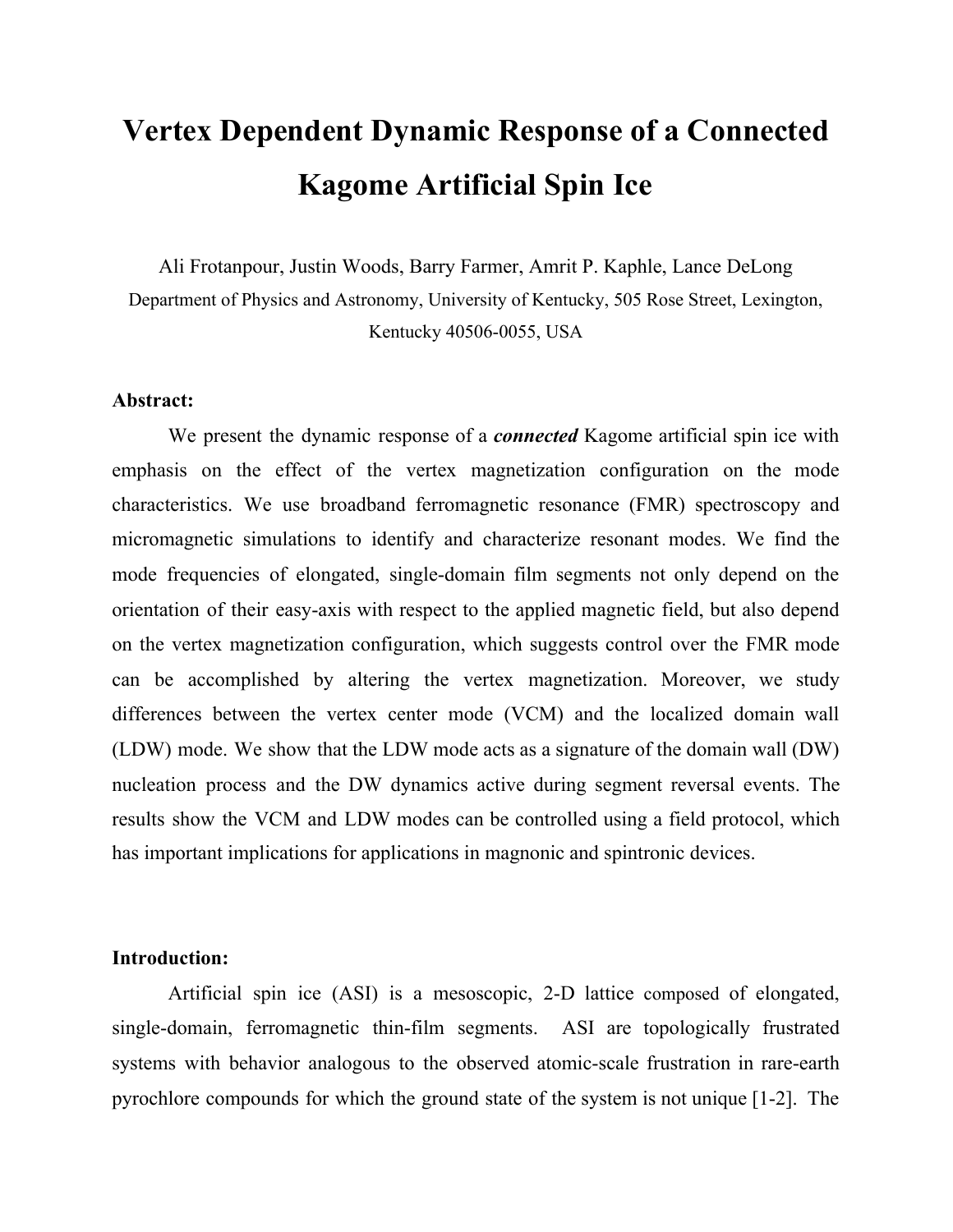submicron length scale of ASI lattices makes them suitable candidates for magnonic crystals and spintronic devices [3-5]. Moreover, ASI are actively investigated as a new class of nano-scale systems for which classical models can be applied to probe the physics of magnetic frustration. ASI lattice types recently under study include the honeycomb lattice [6-11], square lattice [12-15] and quasicrystals [16-18], which exhibit interesting long-range order, field-driven reversal, spontaneous switching, and dynamic response.

Elongated thin-film segments in ASI are dominated by long-range dipolar interactions (including demagnetizing fields). If the segments are connected at their end points, a relatively large vertex area is created; dipolar and shorter-range exchange interactions compete to determine the magnetization texture within and near the vertex, which strongly influences segment switching and DW dynamics [8,11]. For example, Bang et. al. [11] recently showed that connected three-fold segment clusters support strong FMR response in the vertex center when the applied field is aligned along the easy axis of a subset of the segments.

In this paper, we use FMR spectroscopy to experimentally study the influence of vertices on the FMR modes of a connected Kagome ASI. We analyze our broad-band (BB) FMR data using Object Oriented Micromagnetic Framework (OOMMF) simulations. Our findings improve our understanding of the relation between FMR modes in connected ASI and the dynamic response of DW localized within vertices, especially during reversal events.

Generally, the highest-frequency mode in an array of *disconnected*, single-domain thin-film segments with similar dimensions is resident on those segments whose magnetization makes the smallest angle with the applied field [8-14].

First, we demonstrate that vertices in *connected* Kagome ASI can be initialized so that the highest-frequency mode is resident in segments whose angle between their Ising segment magnetization and the applied field *is not* the smallest in the array.

Second, we found it useful to investigate DW modes residing within the vertices, and characterize their FMR modes before and after reversal events. We show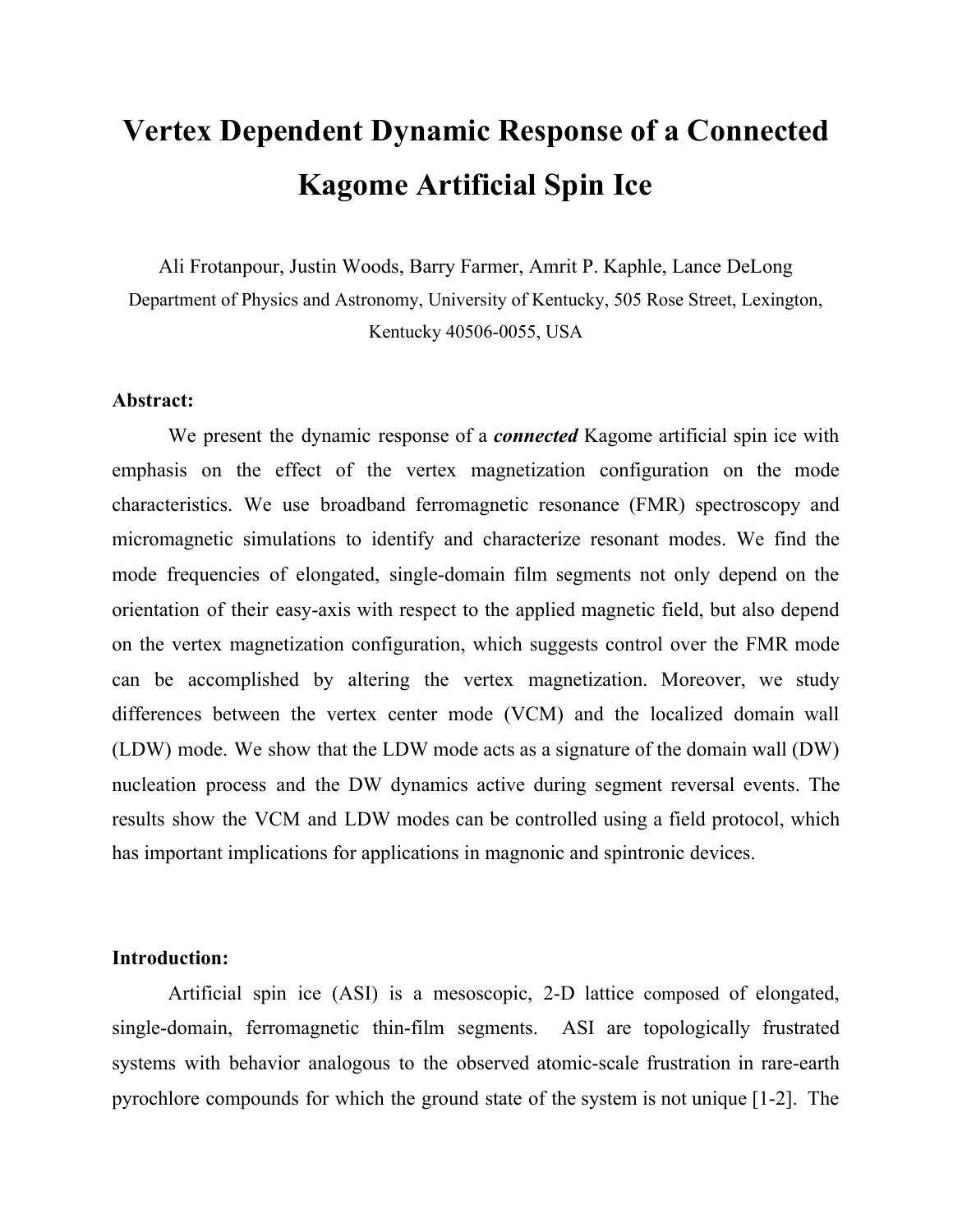deformations of vertex magnetizations induced by applied field strongly affect the slope, df/dH, of the frequency-field resonance curve, and DW located in vertices play a decisive role in the reversal of adjacent segments.

The results suggest FMR modes active in certain segments can be controlled via a specific field protocol that is suitable for application in magnonics. Characterization of the vertex DW modes is therefore essential for engineering spintronics applications that mainly rely on local excitation of DW.

## **Methods:**

Experimental FMR spectroscopy was performed on Kagome ASI with connected vertices (see Fig. 1). Permalloy thin films were patterned on  $SiO<sub>2</sub>$  substrates using electron beam lithography followed by electron beam evaporation and lift-off. The width, length and thickness of the permalloy segments were 140 nm, 540 nm and 25 nm, respectively. We distinguish between three subsets of Ising segments designated A, B, and C (see **Fig. 1**) according to the angle of their easy axis with respect to the **x-**axis. Segments A, B and C correspond to  $A = 0^\circ$ ,  $B = -60^\circ$  and  $C = 60^\circ$ , respectively. The diameter of a single patterned Kagome ASI was about 40 micron, and a  $4 \times 80$  array of these ASI was fabricated with a center-to-center distance of 100 microns.

Broadband FMR spectroscopy was used to probe the dynamic response of the magnetization. A microstripline of 12 mm length, 320 micron width and 100 micron substrate thickness was fabricated using standard photolithography techniques. The middle of the microstripline is composed of four strips of 20-micron width and 100-micron spacing. The sample was placed in a flip-chip geometry on the microstripline such that the ASI arrays lined up with the 20-micron strips. A vector network analyzer (VNA) was used to measure the transmission coefficient,  $S_{12}$  in the frequency range, 3-14 GHz. The  $S_{12}$  data measured at 3000 Oe were subtracted from the  $S_{12}$  measured at each applied magnetic field to remove spurious background resonances.

We initialize the lattice by applying an Ising saturation field at zero angle  $( = 0)$ with respect to a reference axis formed by one of the Kagome lattice segments; we then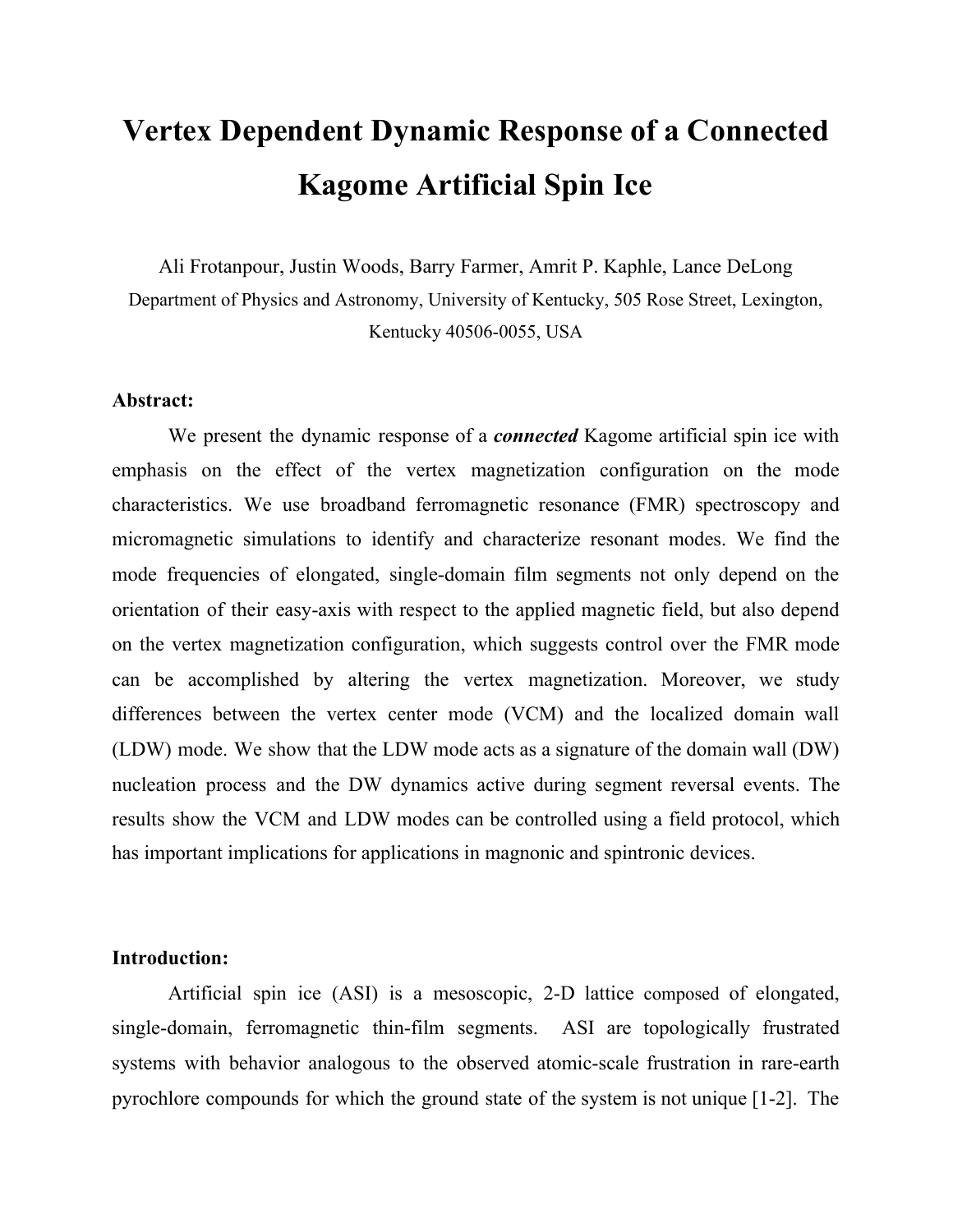perform broadband FMR measurements with the applied field oriented at 60° with respect to the reference axis; consequently, one can investigate the effects of the vertex magnetization texture on the dynamic response of most of the segments in the Kagome ASI.

The following field protocol was used to perform BB FMR measurements: Step 1: A magnetic field was applied along  $= 0$  to attain Ising saturation at H = 1000 Oe (see **Fig. 1**). Step 2: the magnetic field was turned off. Step 3: The magnetic field was swept from zero to 700 Oe in 10-Oe steps at  $= +60^{\circ}$ , and BB FMR measurements were performed at each applied field step. Consequently, the Ising saturation magnetizations of Segments A, B, and C, make angles of  $60^{\circ}$ ,  $-120^{\circ}$ , and  $0^{\circ}$  with respect to the ramping applied field, respectively. Therefore, as we increase the applied field from zero to 700 Oe with  $= +60^{\circ}$ , Segments B are expected to reverse at a specific field.

We used Object Oriented Micromagnetic Framework (OOMMF) to analyze our experimental results, using a 10-nm by 10-nm in-plane pixel area and a 25-nm permalloy thickness. The simulations assumed a saturation magnetization  $O_{\nu} = 800 \text{ kA/m}$ , and exchange stiffness  $C = 1.3 \times 10^{-12}$  J/m [19]. In simulations, ASI are saturated in fields oriented along <sup>o</sup>, and then the magnetic field is swept from zero to 600 Oe with 5  $\Omega$  of steps along <sup>o</sup>. The magnetization textures generated by OOMMF were used as input to simulate the FMR data: A 10-Oe pulse of magnetic field was applied perpendicular to the plane of the film with a duration of 20 ps. The magnetization vectors were recorded every 20 ps (i.e., 1000 times). The damping coefficient in the micromagnetic simulation for FMR was 0.008. The FMR absorption spectrum was found by applying a Fast Fourier Transform (FFT) on each pixel, and averaging over all pixels.

# **Results and Discussion:**

**Figures 2 (a)** and **(b)** show the experimental and simulated FMR results. We observed a sudden change in the FMR spectrum at an applied field  $H = 260$  Oe; this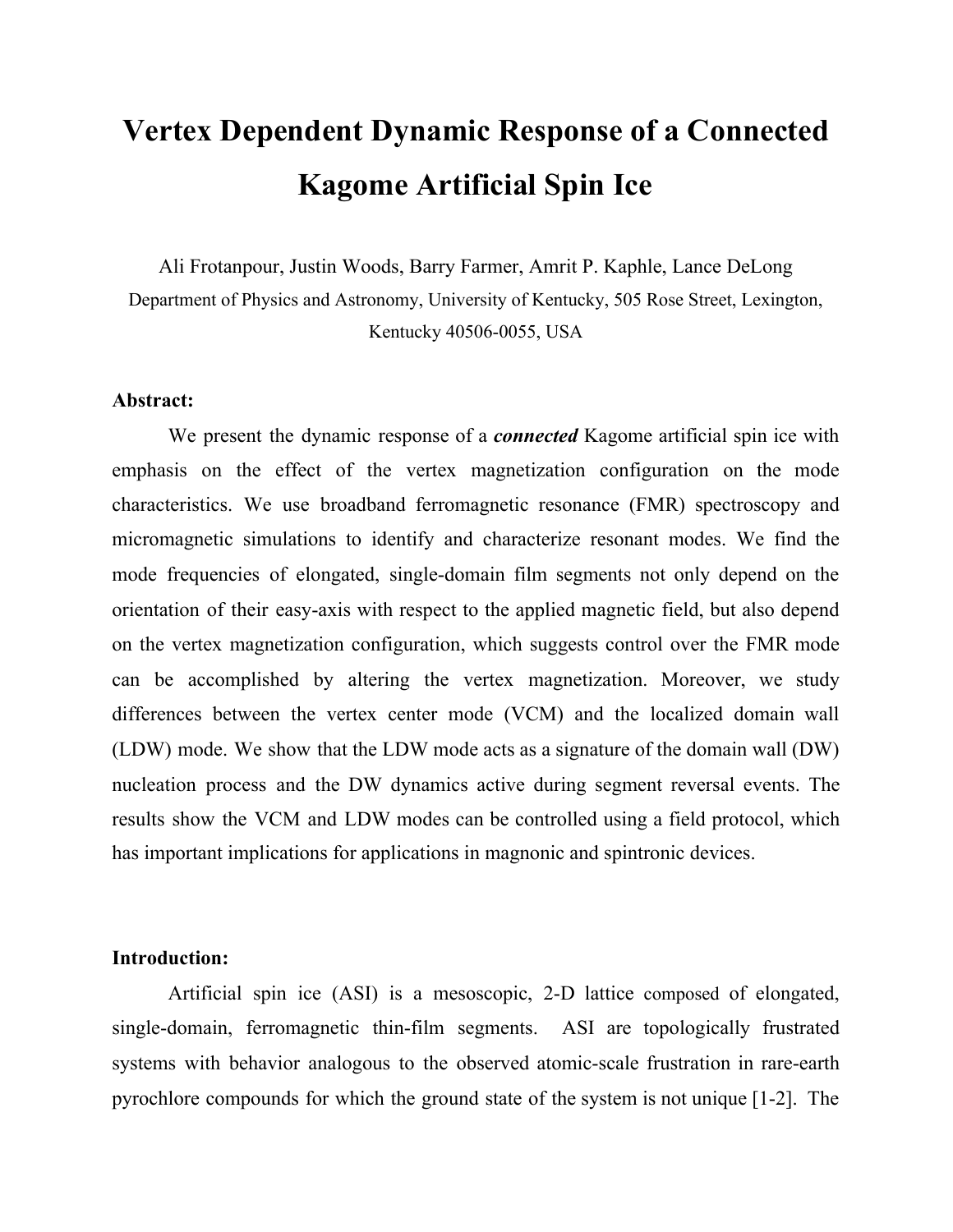suggests reversals have occurred among the Segment B subgroup, since their remnant magnetization makes an angle of 120 degrees with respect to the applied field.

Five modes are observed in the experimental FMR spectra prior to Segment B reversal; and they are labeled  $M_A$ ,  $M_{B1}$ ,  $M_{B2}$ ,  $M_C$  and LDW (Localized Domain Wall). Mode  $M_A$  has almost zero df/dH, whereas Modes  $M_{B1}$  and  $M_C$  are degenerate at zero field, but split at higher fields, according to positive and negative values of df/dH. Moreover, Modes  $M<sub>B2</sub>$  and LDW are observed at relatively low frequencies compared to modes  $M_A$ ,  $M_{B1}$ ,  $M_C$ . Corresponding modes found in simulations (shown in **Figs. 2 (c)** and **(d)**) are in good agreement with these experimental results.

The spatial distribution of FMR absorption (mode profiles) correlates well with particular segment types or vertices, as shown in **Fig. 3** (a) for applied field  $H = 200$  Oe and =  $60^\circ$ . Mode  $M_A$  corresponds to Segment A at H = 200 Oe. Mode  $M_C$  ( $M_{B1}$ ) corresponds to Segment C (B) and Mode  $M_{B2}$  corresponds to a different mode for Segment B having more anti-nodal lines (note the parallel lines in the power map with strong absorption) than Mode  $M_{B1}$ .

#### **A. Vertex control of FMR modes**

The FMR modes extant before Segment B reversal show two remarkable features. First, the frequency of Mode  $M_A$  is greater than Mode  $M_C$ , even though the magnetization of Segment C is in the direction of the applied field, and the magnetization of Segment A makes an angle of  $60^{\circ}$  respect to the applied field. Second, df/dH of Mode  $M_A$  is zero, whereas it is expected to be positive [8-12] since the segment is magnetized nearly parallel to the easy-axis. We now demonstrate that these features of Mode  $M_A$  are correlated with the vertex magnetization configuration.

We define the vertex region as a triangle, as shown in **Fig. 4**: Each vertex is defined by two DW that separate it from two neighboring segments, and a central region with almost uniform magnetization that has the same direction as the axis of the third segment. The vertex can have any of six different magnetization states, depending on the angle,  $\psi$ , of the magnetization of the central region with respect to the applied field. The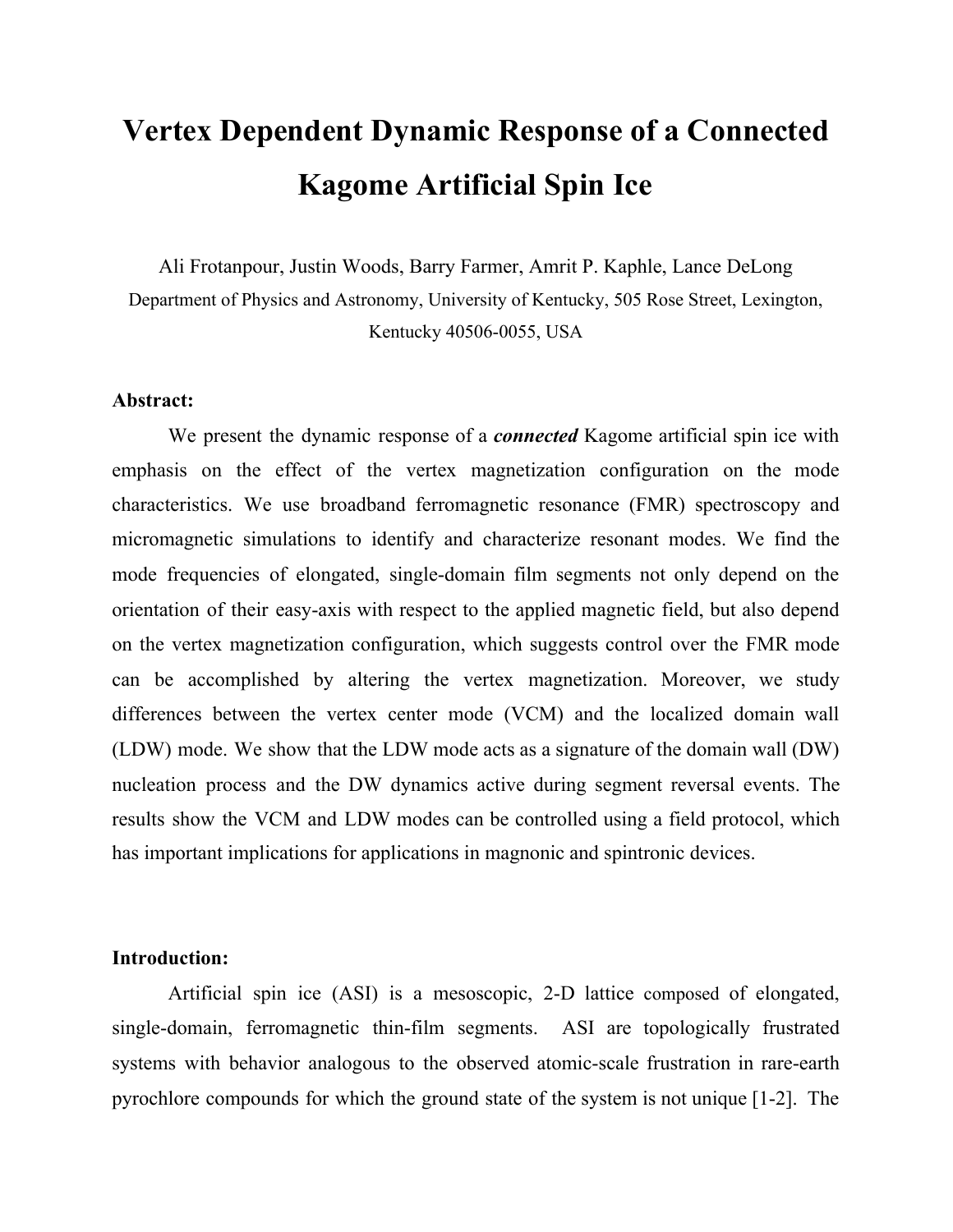example shown in Fig. 4 is a "-60 $^{\circ}$  vertex state" ( $\rlap/v''$  ? -60 $^{\circ}$ ), which means the magnetization of the vertex central region makes an angle of  $-60^\circ$  with respect to the applied field.

**Figure 5** shows the simulated magnetization texture of three nearest-neighbor segments for different applied fields. As can be seen, the magnetization of all vertex centers are aligned with the magnetization of Segment A, which means that all vertices are in the state,  $-60^\circ$ . The bulk (inside the segment body) FMR mode is influenced by the magnitude and distribution of the demagnetization field inside the segment body. In particular, FMR results suggest the "-60° vertex state" causes a higher demagnetization field in Segment C compared to Segment A; consequently, the frequency of mode  $M_A$  is highest compared to mode  $M_B$  and  $M_C$ . In other words, Segment C has a shorter effective length (region of uniform magnetization) compared to Segment A, which is consistent with the fact that a higher demagnetization field obtains for shorter segments [21].

In summary, even though the magnetization of Segment C is in the direction of the applied field, it has a higher demagnetization field, which leads to the lower mode frequency compared to Segment A. At the same time, we must understand why the frequency of mode  $M_A$  remains constant as the field increases (zero df/dH), which inevitably causes the bulk magnetization of Segment A to tilt slightly towards the hard axis, which involves a compensating increase in the demagnetization field of Segment A.

Remarkably, the DW between Segments A and B begin to move into the interior of Segment B as the applied field increases, but *before there is a significant deformation* of the vertex *magnetizations*. After Segment B reversal, the "-60° vertex state" switches to a " $0^{\circ}$  vertex state" (note the highest frequency mode after reversal corresponds to Segment C). This is an example of the importance of vertex magnetization in reversal. Note that reversal of the Type B Segments occurs at 260 Oe in the experiment and at 440 Oe in the simulation, consistent with results of a variety of micromagnetic simulations that predict a higher reversal field than is observed [6-8].

After reversal, we detected four distinct modes with further increases in applied field, labeled as  $N_{AB}$ ,  $N_C$ , LDW and VCM. All of these modes had a positive df/dH. The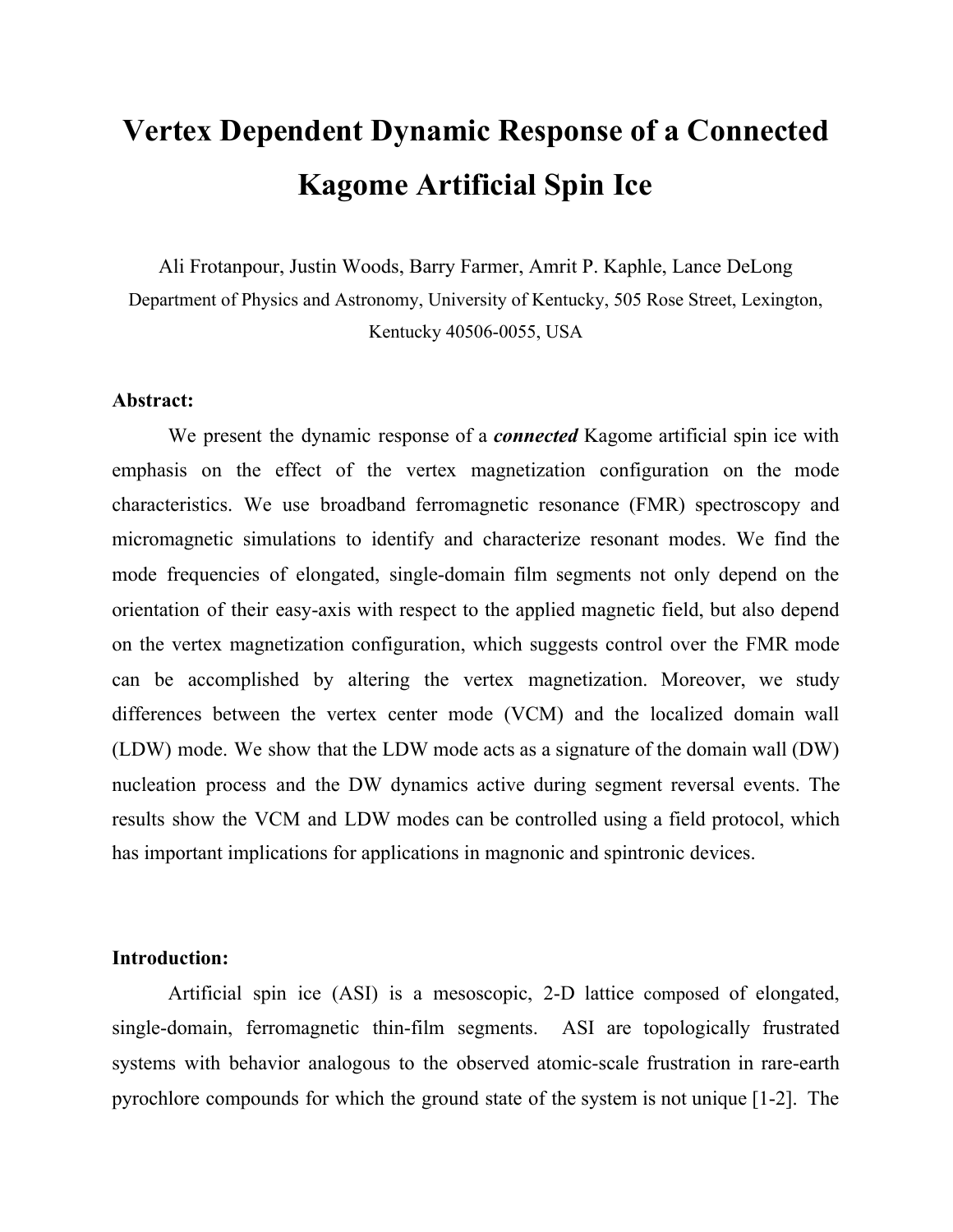simulated mode profiles at 550 Oe are shown in **Fig. 3 (b)** and confirm that the highest frequency Mode  $N_c$  corresponds to Segment C and the Mode  $N_{AB}$  resides in Segments A and B. Therefore, the condition for a segment to have the highest frequency mode is  $\psi$  =  $0^\circ$  in this regime of applied field.

### **B. Vertex modes**

Vertex modes are observed in a lower-frequency regime compared to segment bulk modes, as shown in **Fig. 3 (b)**. As discussed above, each vertex area is bordered by two DW whose motion and dynamic response are tightly correlated with the segment switching process in connected ASI. We now characterize the modes associated with DW and show how they depend on the vertex magnetization orientation (i.e.,  $\psi$ ).

LDW field dispersion is shown in **Fig. 2**; and the absorption profiles before Segment B reversal for  $H = 0$  Oe and  $H = 200$  Oe and  $H = 350$  Oe are shown in **Figs.** 3 **(a), (c)** and **(d),** respectively**.** Note, LDW modes generated in simulations are in the same frequency range and exhibit similar df/dH as in experiment. However, simulated LDW modes consist of multiple bands spanning a range of resonant frequencies between 2 GHz and 4 GHz. The frequency of LDW modes decreases slightly with increasing applied field. Moreover, the antinodal lines of LDW mode profiles change as the field increases. Based on the magnetization textures for the different applied fields (see **Fig. 5**), the DW which span Segments A and B  $(DW_{AB})$  move toward the bulk of Segments B as the field increases (as described above). A comparison of the antinodal lines of the LDW mode profiles (**Figs. 3 (a), (c)** and **(d)**) with  $DW_{AB}$  locations at different fields shows that the antinodal lines are in the same locations as the DW. After Segment B reversal, the frequencies of the LDW modes and  $df/dH > 0$  change suddenly. The LDW mode profile after reversal is shown in **Fig. 3 (b)** for 550 Oe. These results show that the frequency and df/dH of LDW modes can be controlled by the vertex orientation with respect to the applied field,  $\rlap/v$ .

We also studied the vertex center mode (VCM), whose existence depends on the direction of the easy axis of one of the segments matching the applied field direction [11].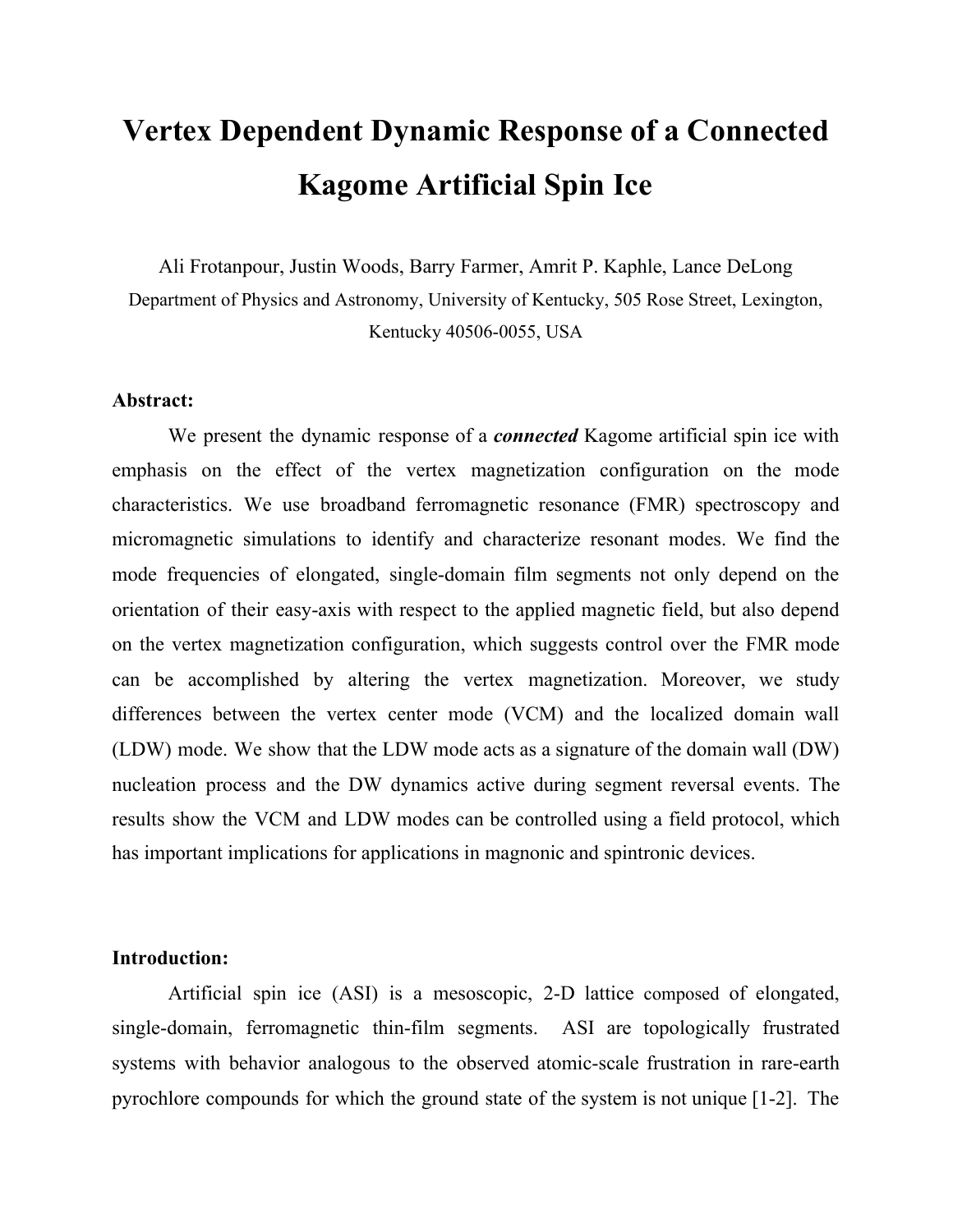However, our simulations show this is not a *sufficient* condition for the existence of a VCM. The VCM is labeled in **Figs. 2** (b) and (d), and the mode profiles for  $H = 0$  Oe, and 550 Oe are shown in **Figs. 3 (c)** and **(d).** We did not detect a VCM before reversal in FMR experiments; in fact, our simulation shows this mode exists only below 100 Oe with weak amplitude before reversal, and disappears afterward. After reversal, this mode is found for fields greater than 500 Oe, both in the simulation and experiment. A careful comparison of the magnetization configurations of the vertex center at different fields reveals the VCM exists whenever the ASI adopts the "0<sup>°</sup> vertex state".

# **Conclusion:**

We have demonstrated control of FMR modes by using a field protocol to set particular vertex magnetizations. We showed that the angle between the segment's easy-axis and applied field does not necessarily determine the highest frequency FMR mode in ASI. Furthermore, we showed that df/dH depends not only on the angle between the magnetization of the segment and its easy axis, but also depends on the vertex magnetization. Consequently, the vertex magnetization state offers an important variable to control FMR modes in ASI by applying different field protocols. For example, by local manipulation of the segment and vertex configurations, we can alter the FMR mode frequencies of the segments. Moreover, we characterized the VCM and LDW modes to better understand the internal magnetization configuration of the vertex, and how it signals the DW mode behavior. These results are suitable for engineering applications of spintronic and magnonic devices. Moreover, we have verified a modified condition for the existence of the VCM mode.

#### **ACKNOWLEDGMENTS**

Research at the University of Kentucky was supported by the U.S. NSF Grant DMR-1506979, the UK Center for Advanced Materials, the UK Center for Computational Sciences, and the UK Center for Nanoscale Science and Engineering. Research at the Argonne National Laboratory, a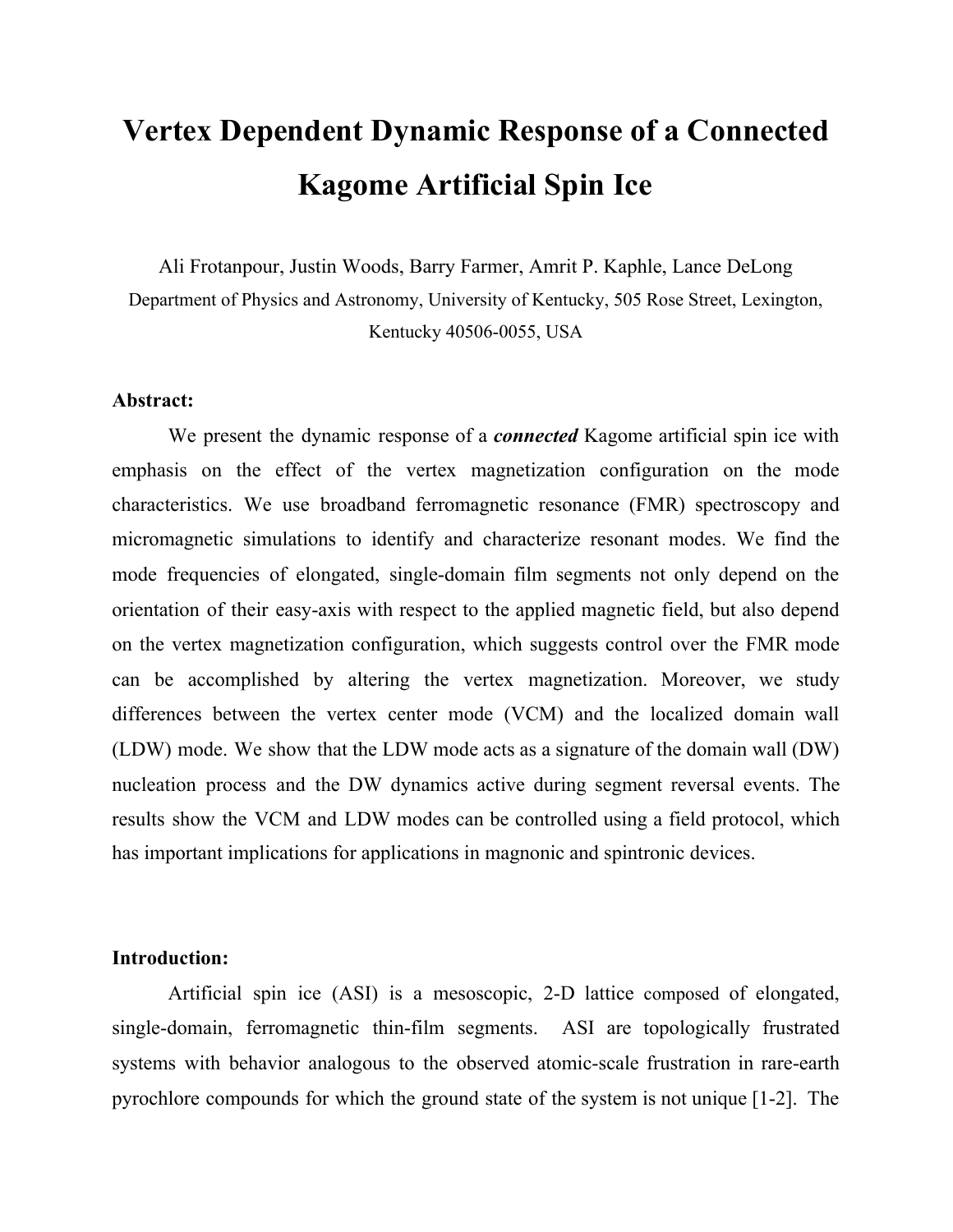U.S. Department of Energy Office of Science User Facility, was supported under Contract No. DE-AC02-06CH11357.

## **References:**

[1] Nisoli, Cristiano, Roderich Moessner, and Peter Schiffer. "Colloquium: Artificial spin ice: Designing and imaging magnetic frustration." *Tgxkgy u"qHO qf gtp"Rj {ukeu* 85.4 (2013): 1473.

[2] Skjærvø, Sandra H., et al. "Advances in artificial spin ice." *Pcwtg'Tgxkgy u'Rj (ukeu* (2019): 1-16.

[3] Kruglyak, V. V., S. O. Demokritov, and D. Grundler. "Magnonics." *Lawt pcrl'aliRj {uleu'F < Crrigf' Rj {uleu* 43.26 (2010): 264001.

[4] Arava, Hanu, et al. "Engineering relaxation pathways in building blocks of artificial spin ice for computation." *Rj* {  $\mu$ kect<sup>T</sup> gxkgy 'Crrtkgf 11.5 (2019): 054086.

[5] Lenk, Benjamin, et al. "The building blocks of magnonics."  $Rj$  *[ukeuTgrqt w 507.4-5 (2011): 107-136.* 

[6] Daunheimer, Stephen A., et al. "Reducing disorder in artificial kagome ice." *Rj (ukecn't gxkgy "rgwgtu* 107.16 (2011): 167201.

[7] Burn, D. M., M. Chadha, and W. R. Branford. "Angular-dependent magnetization reversal processes in artificial spin ice." *Rj* {*ukecn'Tgxkgy 'D* 92.21 (2015): 214425.

[8] Bhat, Vinayak S., et al. "Angular-dependent magnetization dynamics of kagome artificial spin ice incorporating topological defects." *Ri {ukecn'Tgxkgy 'D* 96.1 (2017): 014426.

[9] Bang, Wonbae, et al. "Angular-dependent spin dynamics of a triad of permalloy macrospins." *R<sub>j</sub>* [ukecn]*Tgxkgy* 'D 99.1 (2019): 014415.

[10] Zhou, Xue, et al. "Large area artificial spin ice and anti spin ice Ni80Fe20 structures: static and dynamic behavior." *Cf xcpegf 'Hwpevkqpcn'O cvgt kcnu* 26.9 (2016): 1437-1444.

[11] Bang, Wonbae, et al. "Influence of the Vertex Region on Spin Dynamics in Artificial Kagome Spin Ice." *Rj* {  $\mu$ kect<sup>T</sup> gxkgy 'Crrtkgf 14.1 (2020): 014079.

[12] Dion, T., et al. "Tunable magnetization dynamics in artificial spin ice via shape anisotropy modification." *Rj* {  $\frac{\text{d}}{\text{d}}$  /  $\frac{\text{d}}{\text{d}}$  /  $\frac{\text{d}}{\text{d}}$  /  $\frac{\text{d}}{\text{d}}$  /  $\frac{\text{d}}{\text{d}}$  /  $\frac{\text{d}}{\text{d}}$  /  $\frac{\text{d}}{\text{d}}$  /  $\frac{\text{d}}{\text{d}}$  /  $\frac{\text{d}}{\text{d}}$  /  $\frac{\text{d}}{\text{d}}$  /  $\frac{\text{d}}{\text{d}}$  /  $\frac{\text{d}}{\text{d}}$  /  $\frac{\text{d}}{\text{$ 

[13] Iacocca, Ezio, et al. "Reconfigurable wave band structure of an artificial square ice." *Rj [ukecn'Tgxkgy 'D93.13*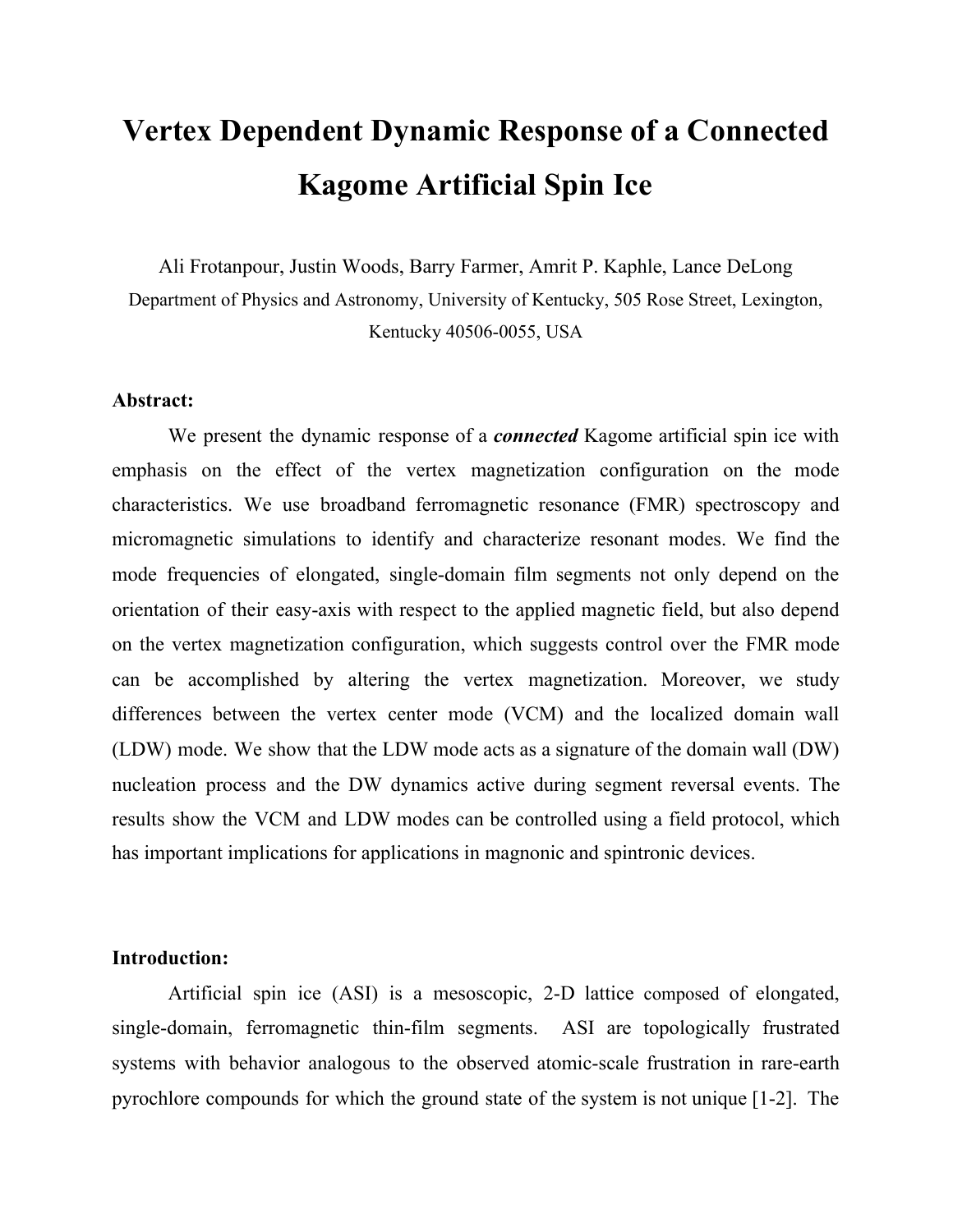(2016): 134420.

[14] Jungfleisch, M. B., et al. "Dynamic response of an artificial square spin ice." *Rj [ulectTgxkgy 'D* 93.10 (2016): 100401.

[15] Chen, X. M., et al. "Spontaneous magnetic superdomain wall fluctuations in an artificial antiferromagnet." *Rj (ulectITgxkgy*" */HWWHUV* 123.19 (2019): 197202.

[16] Bhat, Vinayak Shantaram, et al. "Ferromagnetic resonance study of eightfold artificial ferromagnetic quasicrystals." *Lqwt pcrlqh'Cr r r kgf ''Rj { ukeu* 115.17 (2014): 17C502.

[17] Farmer, Barry, et al. "Magnetic response of aperiodic wire networks based on Fibonacci distortions of square antidot lattices." *Lawt pc n'alt/Crrikgf 'Rj {ukeu* 117.17 (2015): 17B714.

[18] Farmer, Barry, et al. "Direct imaging of coexisting ordered and frustrated sublattices in artificial ferromagnetic quasicrystals." Physical Review B 93.13 (2016): 134428.

[19] Abo, Gavin S., et al. "Micromagnetic computer simulated scaling effect of s-shaped permalloy nano-element on operating fields for and or or logic." *KGG'it cpucevkppu''gp''o cipgykeu* 48.5 (2011): 1851-1855.

[20] Shen, Yichen, et al. "Dynamics of artificial spin ice: a continuous honeycomb network." *Pgy "Lqwtpcn"qh" Ri* {  $uku$  14.3 (2012): 035022.

[21] Chen, D-X., E. Pardo, and A. Sanchez. "Demagnetizing factors for rectangular prisms." *KGG'Vt cpucevkqpu''qp*" *p* ci pg keu 41.6 (2005): 2077-2088.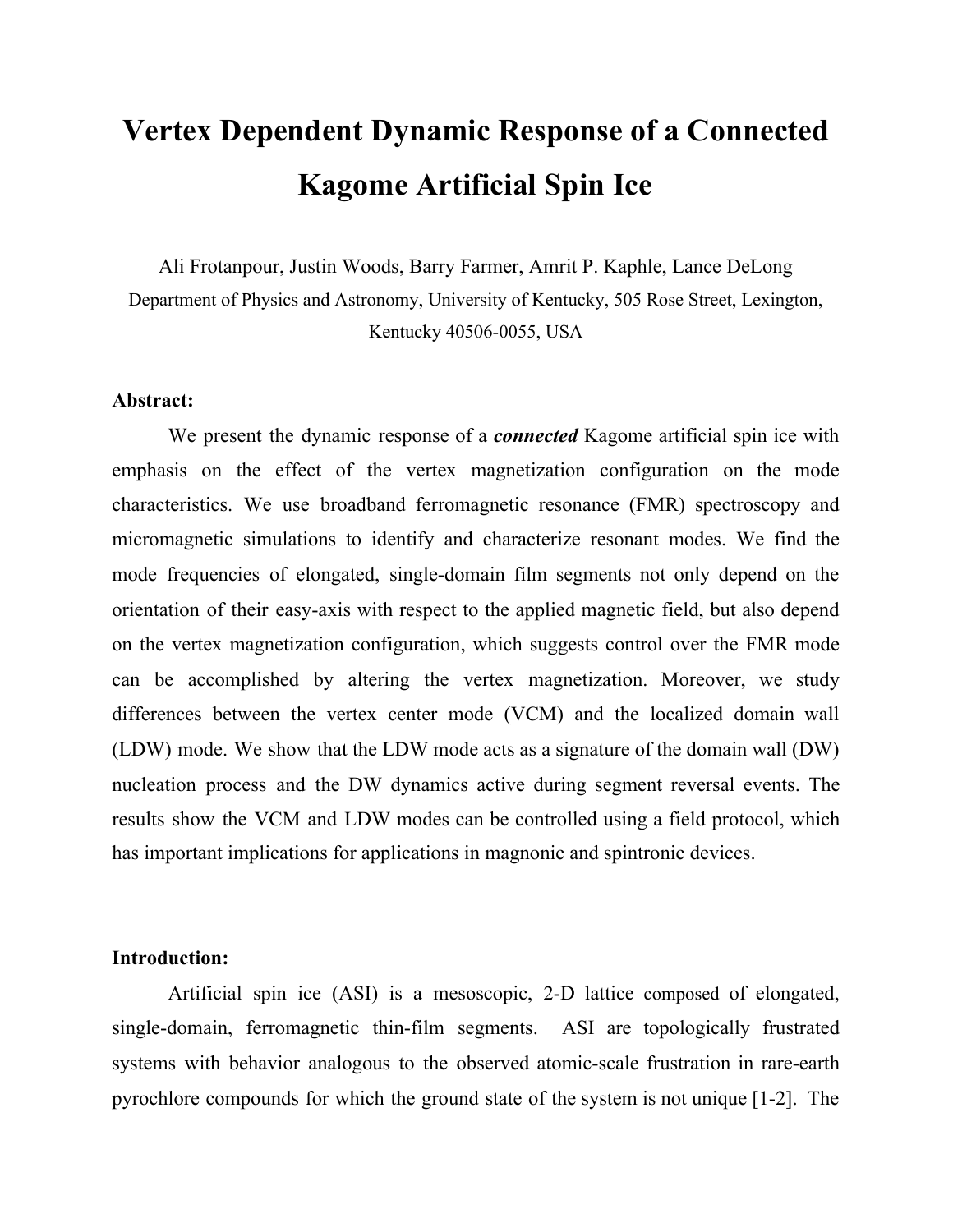

**Figure 1.** SEM image of a sample ASI. The angle is defined with respect to the **x**-axis. Segments A, B, and C are labeled based on their values of  $A = 0^\circ$ ,  $B = 0^\circ$  $-60^{\circ}$  and  $_{\rm C} = 60^{\circ}$ , respectively. Note the one-micron scale bar.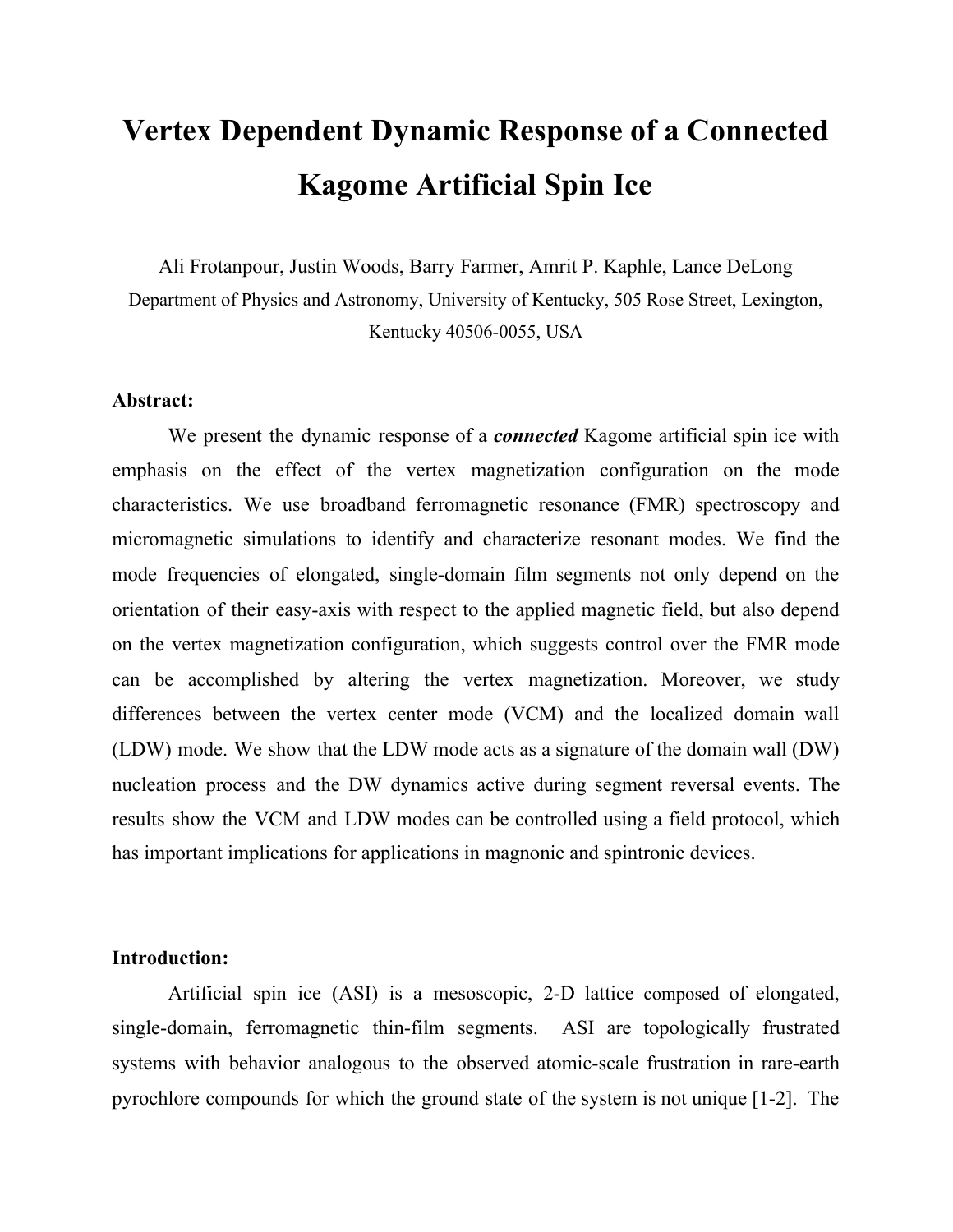

**Figure 2.** (a) and (b) show frequency-field graphs for experimental  $S_{12}$  data for the 8-14 GHz and 3-8 GHz frequency bands, respectively. Panels **(c)** and **(d)** show simulated FMR absorption for frequencies 8-14 GHz and 3-8 GHz. The color scale corresponds to 1 for maximum signal absorption, and zero for the minimum absorption. Note the sudden change in the FMR spectrum at an applied field  $H = 260$  Oe, which implicates reversals among the Segment B subgroup.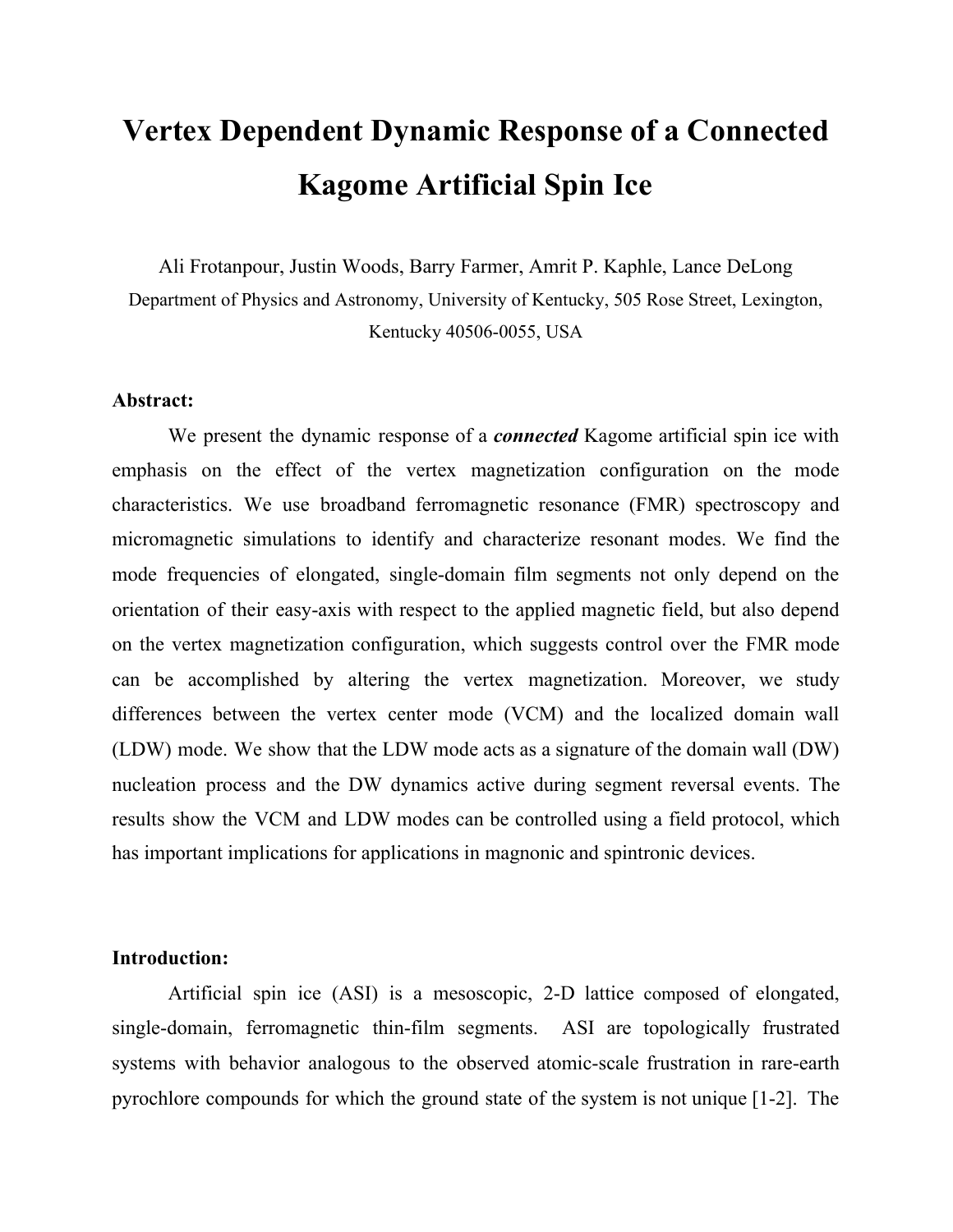

**Figure 3.** Mode profiles at different values of applied DC magnetic field H **(a)** 200 Oe, **(b)** 550 Oe, **(c)** 0 Oe, **(d)** 350 Oe. The color scale corresponds to 1 for maximum absorption and zero for minimum absorption. The applied field **H** is oriented at  $c = 60^\circ$ with respect to the horizontal **x-**direction. Segment B reversal occurs at 440 Oe in the simulations. A bulk FMR mode can be identified by antinodal lines in the body of the segments. LDW modes and VCM antinodal lines are visible in the vertex regions. LDW and VCM modes are rotated by  $60^{\circ}$  after reversal (visible in (b) for 5.9 GHz and 4.45 GHz), which indicates the mode characteristics depend on the vertex magnetization state.